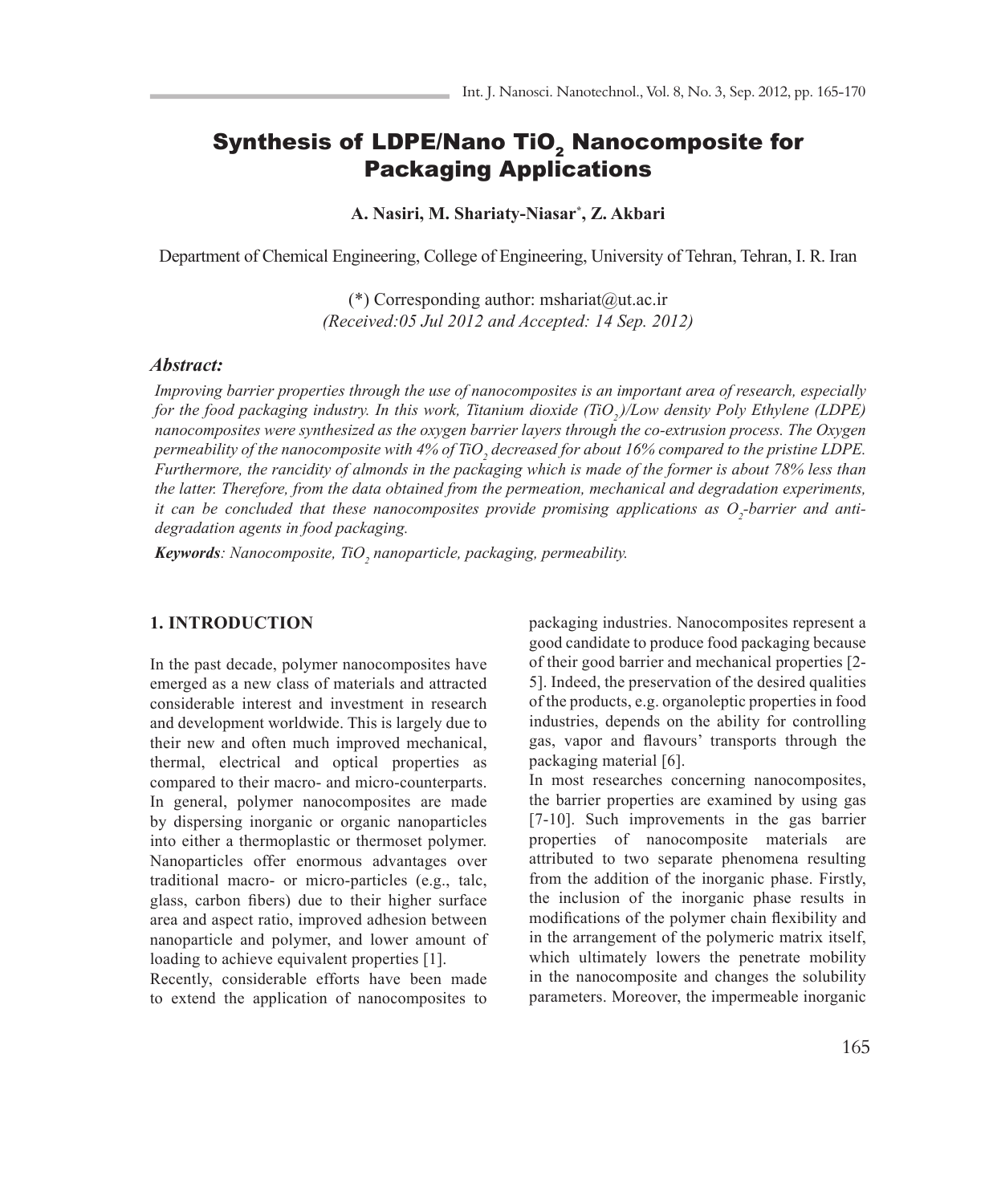phase represents a physical barrier to diffusing molecules, which are forced to a more tortuous path through the polymer. It is specifically on the latter effect that several modeling works have been carried out to relate structural and transport properties [6, 10].

Experimental studies on the morphology and mechanical properties of nanocomposites have also attracted noticeable attention in the past decade [11-19]. It has been reported that reinforcement of polymers with nanostructures results in an increase in the Young's modulus, ultimate tensile strength and apparent yield stress, as well as a decrease in elongation at break [4, 20].

The techniques and methods used to prepare nanocomposites are also very important in terms of structural organization. Melt processing has proven to be one of the more attractive and preferred methods to produce nanocomposites for commercial use which is due to some reasons: First, it is environmentally acceptable due to the absence of organic solvents. Second, it is compatible with current industrial processes, such as extrusion and injection molding. And finally, due to the possibility of modifying the nanocomposite structure by altering the melt blending conditions [4, 8, 21, 22].

However, although different approaches have been developed in the last few years for the purpose of increasing the gas barrier property of polymer films, most of these methods are devoted to the nanocomposites made by the addition of organoclays (formed from montmorillonite) to thermoplastics  $[1, 7-12]$ ; while in this study,  $TiO<sub>2</sub>$ was utilized instead of organoclay. That is due to its better chemical & thermal stability together with innocuity comparing to montmorillonite. In these experiments, uniform polyethylene/

 $TiO<sub>2</sub>$  nanocomposites with improved barrier and mechanical performance were fabricated.

# **2. EXPERIMENTAL PROCEDURES**

#### **2.1. Materials**

In order to measure the effects of adding nanoparticles of 70-80nm size to the base material for at least four different concentrations  $(1\% - 4\%)$ wt), a total amount of 150gr of  $TiO_2$  Nanopowder (Rutile Grade) was used. A total of 10kg of granular low density polyethylene (LDPE) was also used with commercial grade of LF0200, melt flow index of about 2gr/10min and density of 0.92gr/cm3 , which was obtained from Bandar-Imam petrochemical complex.

An amount of 7.5kg of this material was used to make five samples each of which containing concentration of  $TiO<sub>2</sub>$  and the remaining 2.5kg was used for starting and cleaning up processes before each run. Polyethylene pellets were dried in a vacuum oven at  $80^{\circ}$ C for at least 12hr before melt blending. That is due to avoid the presence of water during melting.

#### **2.2. Synthesizing procedure**

The  $TiO_2/LDPE$  samples were prepared by melt compounding of the nanoparticles and the polymer using a DO-CORDER C3 twin screw extruder (L/D =36). The screw speed (which was increased before increasing feed flow rate and entering the feed into the hopper) was set to 60rpm proportionate to feed flow rate and the thermal zones of 150, 160, 170 and 180°C respectively from the feed inlet. Finally, the samples were pelletized by granulator. As the feed flow rate increases - when molten polymer

| <b>Sample</b>                      |               |       |      |     |
|------------------------------------|---------------|-------|------|-----|
| Master Batch (gr)                  | 150           | 300   | 450  | 600 |
| <b>Pure LDPE for Dilution (gr)</b> | 1350          | 1200  | 1050 | 900 |
| TiO, in Final Sample (%)           | $\frac{0}{0}$ | $2\%$ | 3%   | 4%  |

*Table 1: Nanocomposite Samples' Specification*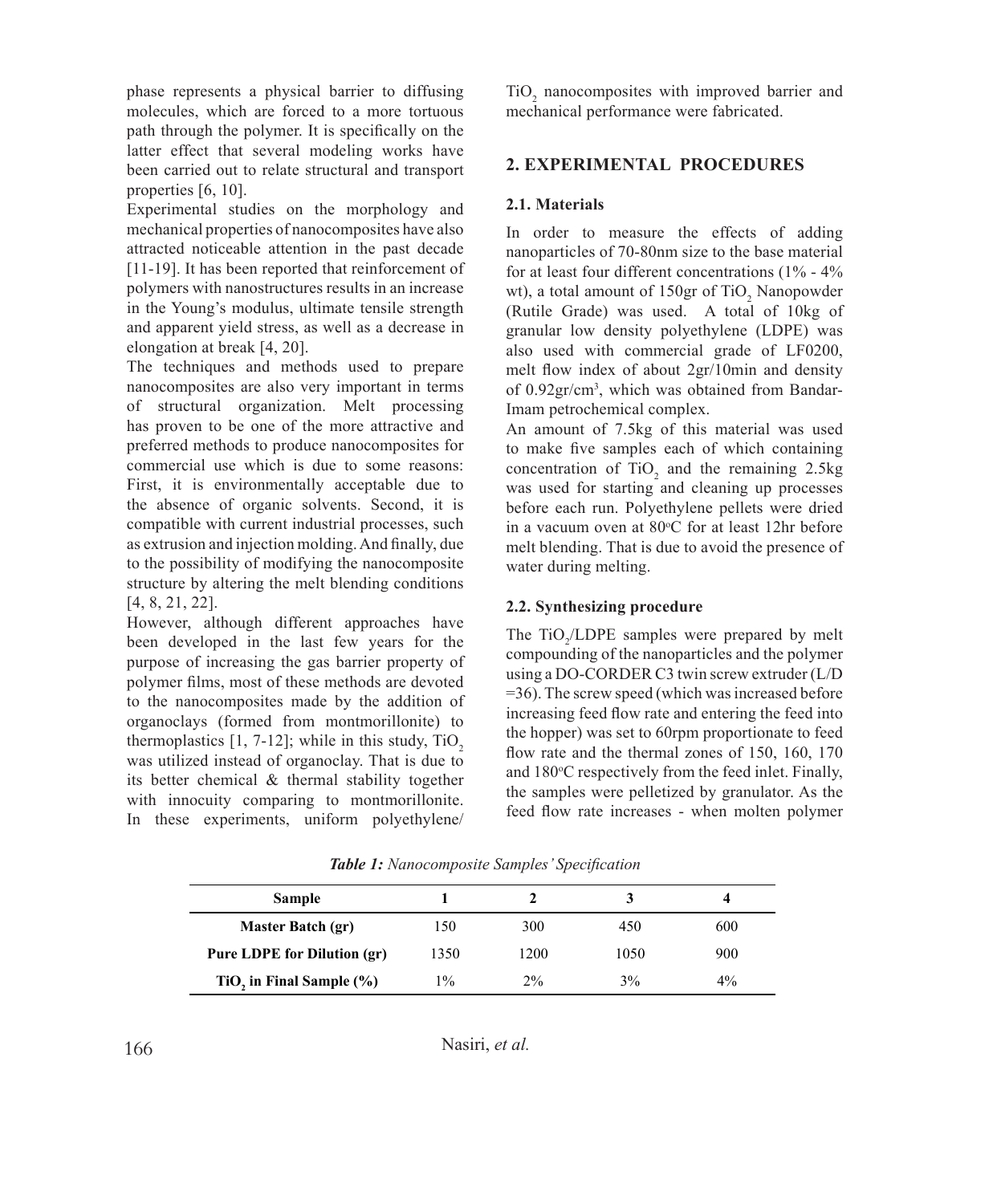

*Figure 1: The granulated nanocomposite (From left to right: Pristine PE, nanocomposites*  with 1, 2, 3 & 4% of TiO<sub>2</sub> nanoparticles)

reaches the granulator unit - speed of granulator motor varies to protect granule size in permitted region. Moreover, for the purpose of comparison, pure LDPE was also prepared using the above procedure without adding the  $TiO<sub>2</sub>$ .

In order to gain a better homogeneity and decrease nanoparticles' loss, a master batch (with composition of 1.5 kg LDPE and 150 gr  $TiO_2$ ) was first synthesized as a prototype and then all intended samples were prepared by diluting it with pure LDPE. Table 1 and Figure 1; show the specifications and the image of the four samples, respectively, which clearly shows the variation of the samples color by increasing the  $TiO<sub>2</sub>$  nanofiller. At the final stage, nanocomposite films with a thickness of about 60±5µm were obtained by blowing into the molten nanocomposite with Clextral E20T equipment with blow up ratio of 2. Tensile testing of the film samples was carried out in the machine direction (MD) according to ASTM Standard D882-02 on an Instron 1130 equipped with a 200lb load cell. The gauge length of the test samples was 50.8mm, and the width of the samples was 13.8mm. The crosshead speed of the test was maintained at 50mm/min during the duration of each test. Ten samples of each film were tested & averages were reported.

# **3. RESULT AND DISCUSSION**

The images obtained by scanning electron microscopy (SEM), clarify the morphological characterization of nanocomposites. One of which is shown in Figure 2 when  $1\%$  TiO<sub>2</sub> is applied to the base fluid. It is quite clear that the nanoparticles are well dispersed within the polymer matrix.



*Figure 2: SEM image of LDPE/TiO*<sub>2</sub> *nanocomposite with 1% TiO2 nanopowder*

*International Journal of Nanoscience and Nanotechnology*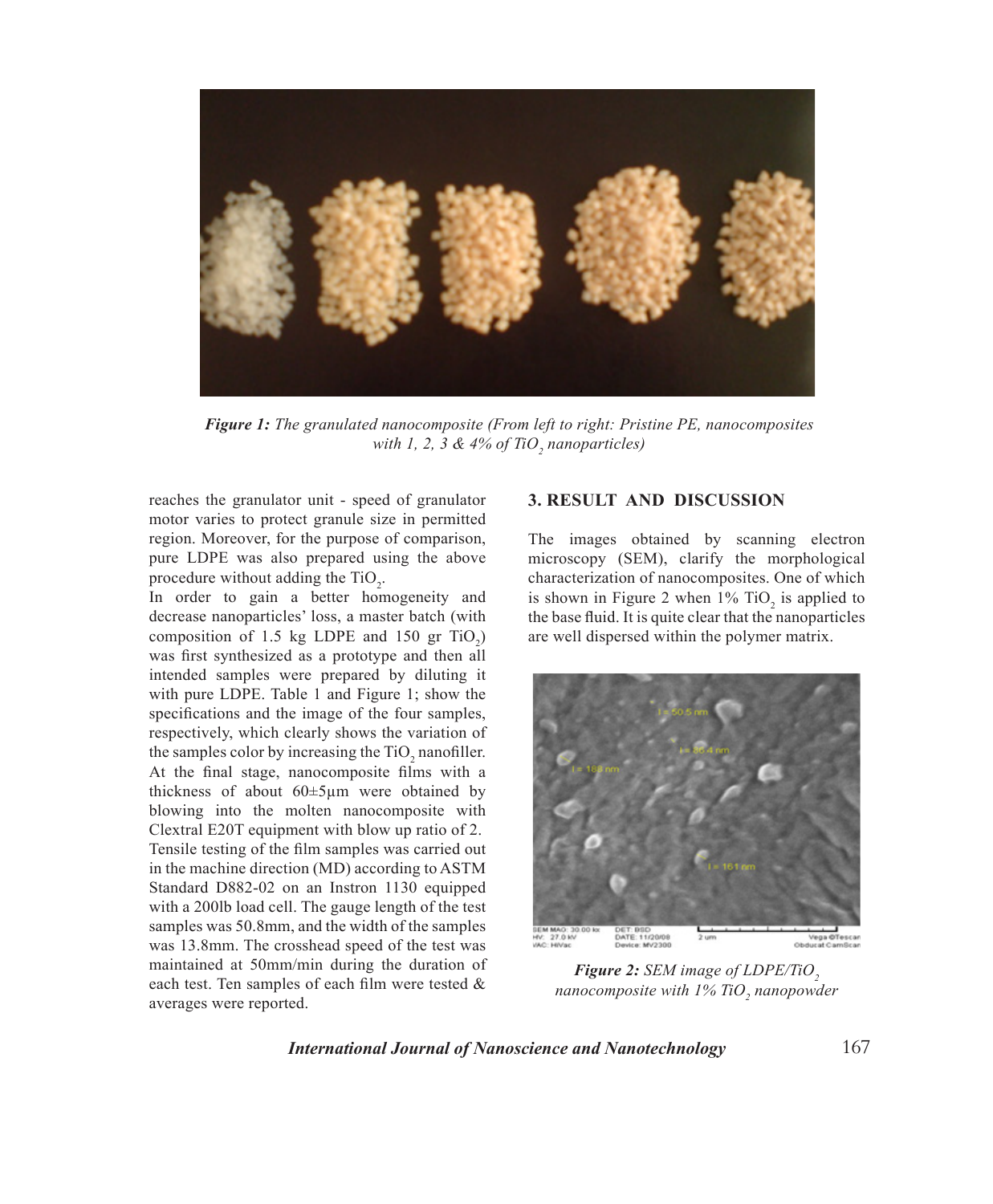

**Figure 3:** Variations of the  $O_2$  permeability (barrer) as a function of TiO<sub>2</sub> nanoparticle (percentage) **re 3:** Variations of the  $O_2$  permeability (barrer) as a function of TiO<sub>2</sub> nanoparticle (per



**Figure 4:** Variation of Young's modulus (Pa) for (a) LDPE (b) Nanocomposite containing 2%  $I_{\text{unif}}$  in  $I_{\text{unif}}$  is a set of retrievement of returning the nanocomposite parameters, 95 grams of  $I_{\text{unif}}$  $F_{\text{M}}(c)$   $N_{\text{M}}(c)$   $N_{\text{M}}(c)$  composite containing  $N_{\text{M}}(c)$  nanoparticles **nanoparticles (c) Nanocomposite containing 4% nanoparticles**  *nanoparticles (c) Nanocomposite containing 4% nanoparticles*

Gas permeability experiments were carried out by Figure 4 shows the Young's mo- $\frac{1}{2}$  using the constant-pressure technique according from tensile tests for pure to ASTM 1434 in a permeability apparatus at 298 K. Figure 3 represents that the  $O_2$  permeability decrease from 2.05 barrer for pristine LDPE to below 1.75 barrer for the nanocomposite with 4% nanoparticles. Results show that Oxygen permeability of nanocomposites decrease significantly as the nanoparticle content increase in polymer matrix.

Figure 4 shows the Young's modulus determined from tensile tests for pure LDPE and the nanocomposite containing  $2\%$  nano TiO<sub>2</sub>. It can be seen that the Young's Modulus increase by the nanoparticle addition.

In order to investigate the improvement of retention time in nanocomposite packages, 95 grams of pistachio and almond were packaged in pure LDPF and nanocomposite with  $4\%$  wt TiO<sub>2</sub>. Then, to increase the degradation rate, the samples were put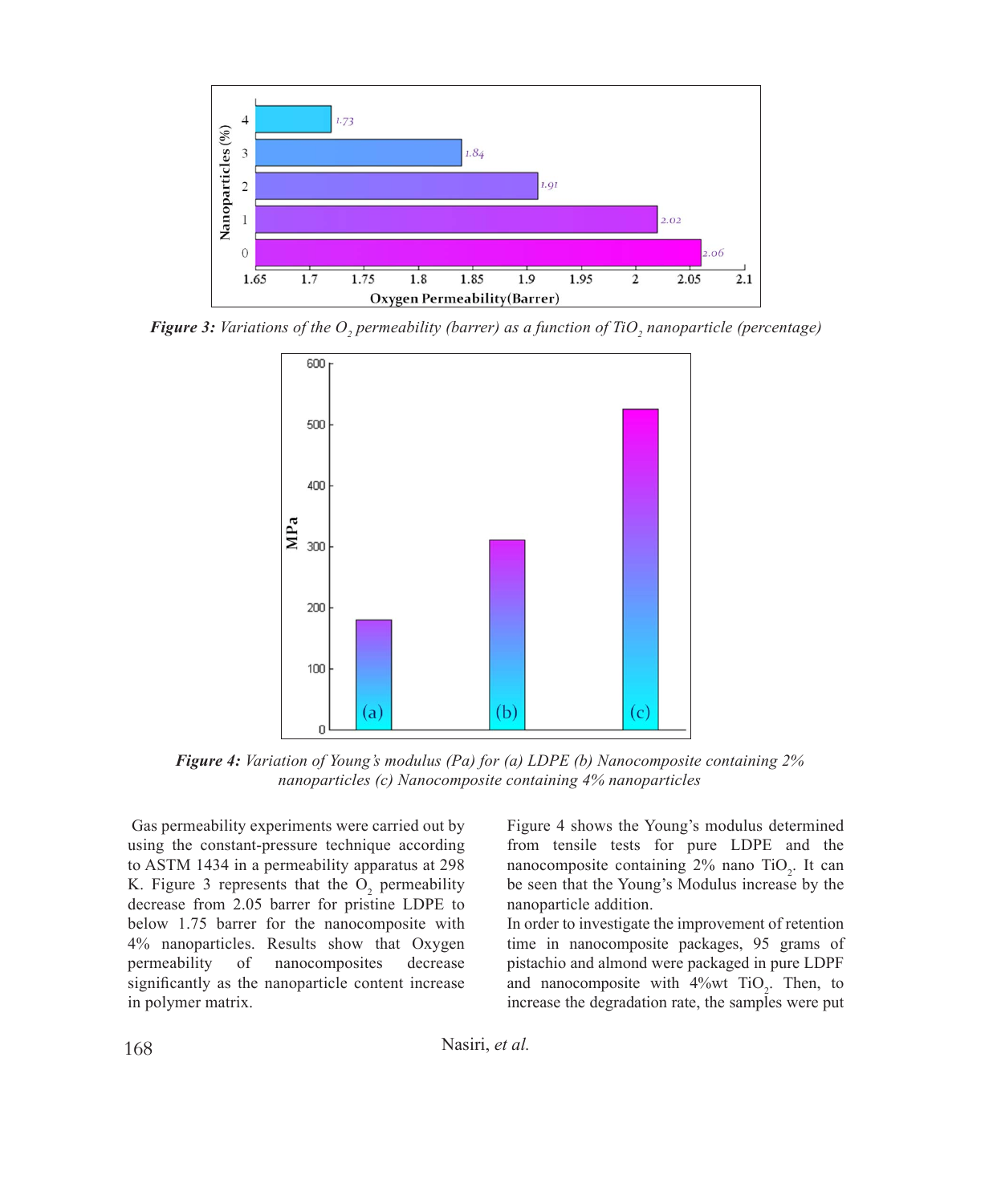in oven at 45°C for a month. Unsaturated nut oils oxidize quickly on exposure to heat, light and air, creating rancidity that causes unfavorable smell and taste. In this process the long-chain fatty acids are degraded and short-chain compounds are formed. The nanocomposite parameters of two is



**Figure 5:** Rancidity of pistachio & almond in (a) *pure LDPE and (b) nanocomposite packages at 45°C after 1 month*

nanocomposite package decreases dramatically for **EXPE ADDE ENERGY** NUMBER both almond and pistachio samples. 4. C. Thellen, S. It is seen in Figure 5 that the rancidity in

## **4. CONCLUSION** oxygen barrier

In this work, high oxygen barrier films were 5. M. Avella, J. J. successfully produced by utilizing  $TiO_2/LDPE$  $T_1$  are only the reported results in the use in the value of these in  $T_1$  and  $T_2$  and  $T_3$  are  $T_4$  in  $T_5$  and  $T_6$  in  $T_7$  and  $T_8$  and  $T_7$  and  $T_8$  are  $T_7$  and  $T_8$  are  $T_7$  and  $T_8$  are  $T_8$  and handcomposite. That ysis of these thin s oxygen<br>barrier properties revealed that oxygen permeation of the LDPE films decrease significantly as the  $\sim$  6. M. Minelli, M. nanoparticle content increase in polymer matrix. 1. Q. H. Zeng, A. B. Yu, G. Q. Lu, D. R. Paul, Clay-Based Polymer Nanocomposites: Research and properties such as Young Modulus. The ultimate Furthermore, the increase of the nanoparticle in the polymer film significantly affected mechanical

modulus of the films increased when the neat LDPE was substituted with the  $TiO_2/LDPE$  nanocomposite. Similar improvements were observed when the rancidity of two kinds of nuts was tested in the nanocomposite packages. It was found that the slower due to the reduction in  $O_2$  permeation.

The reported results indicate that these nanocomposite films are of high potential to use in food packaging industry because of their extended shelf-life specifications.

## **ACKNOWLEDGEMENT**

The authors are thankful to Prof. Kokabi at Tarbiat Modarres University for his well-equipped laboratory to proceed with this research.

# **REFERENCE**

- 1. Q. H. Zeng, A. B. Yu, G. Q. Lu, D. R. Paul, Clay-Based Polymer Nanocomposites: Research and Commercial Development, Nanosci. & Nanotech. Vol. 5, (2005), pp. 1574–1592.
- 2. J. Ratto, D. Froio, C. Thellen, J. Lucciarini, in: A. Mohanty (Ed.), Packaging Nanotechnology, American Sci. Publishers, (Chapter 1), (2009), pp. 1–31.
- 3. L. Massey, Permeability Properties of Plastics and Elastomers, Plastics Design Library/William Andrew Publishing, Norwich, NY, (2003).
- $D.$  Schmidt, C  $x$ ylylene adipin  $t$ Sci. Vol. 340, (2 4. C. Thellen, S. Schirmer, J. A. Ratto, B. Finnigan, D. Schmidt, Co-extrusion of multilayer poly(mxylylene adipimide) nanocomposite films for high oxygen barrier packaging applications, J. Membr. Sci. Vol. 340, (2009), pp. 45–51.
	- 5. M. Avella, J. J. De Vlieger, M. E. Errico, S. Fischer, P. Vacca, M. G. Volpe, Biodegradable starch/clay nanocomposite films for food packaging applications, Food Chem. Vol. 93, (2005), pp. 467–474.
	- 6. M. Minelli, M. G. Baschetti, F. Doghieri, Analysis of modeling results for barrier properties in ordered nanocomposite systems, J. Membr. Sci. Vol. 327, (2009), pp. 208–215.
	- 7. Z. Ke, B. Yongping, Improve the gas barrier

*International Journal of Nanoscience and Nanotechnology*